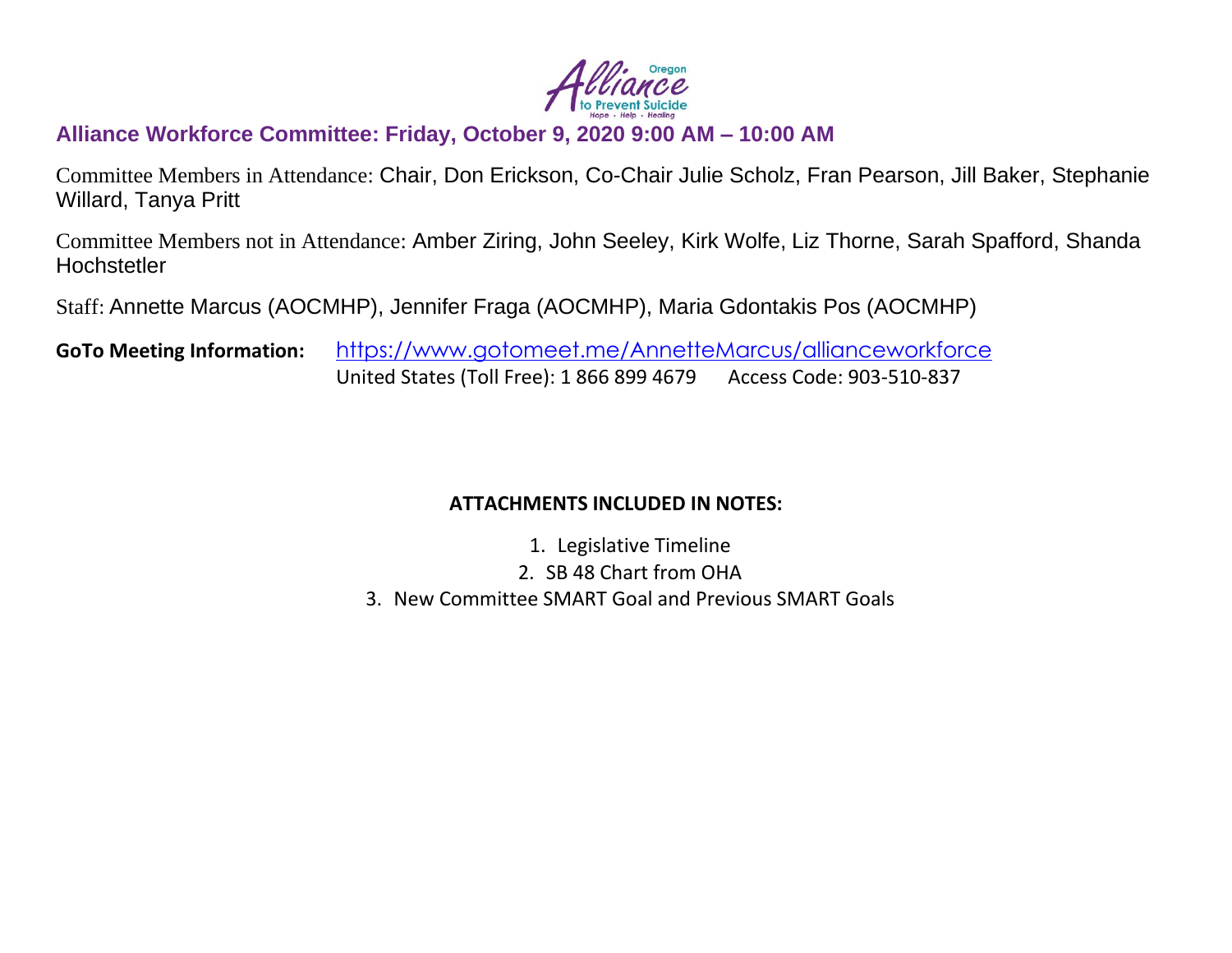

| Time | Topic/Who                                               | How                                                                                                                                                                  | <b>Notes</b>                                                                                                                                                                                                                                                                                                                                                                                                                                                                                                                                                                                                                                                                                                                                                                                 |
|------|---------------------------------------------------------|----------------------------------------------------------------------------------------------------------------------------------------------------------------------|----------------------------------------------------------------------------------------------------------------------------------------------------------------------------------------------------------------------------------------------------------------------------------------------------------------------------------------------------------------------------------------------------------------------------------------------------------------------------------------------------------------------------------------------------------------------------------------------------------------------------------------------------------------------------------------------------------------------------------------------------------------------------------------------|
| 9:00 | Welcome<br>Approve previous<br>minutes<br>Announcements | <b>Round Robin</b>                                                                                                                                                   | Julie motioned to approve the August minutes and<br>Stephanie seconded. Minutes passed without revisions.<br>Julie pointed out the table in the minutes and that it is a<br>helpful tool to use for our work for the upcoming<br>legislative session.<br>OPS and AOCMHP are partnering together to develop<br>virtual training that targets school counselors. ASIST and<br>safeTALK have not yet transitioned to a virtual platform<br>so this virtual training will cover things like early<br>assessments that those trainings covered and will be<br>Oregon focused. This new virtual training will give<br>tangible tools for what to do when students are found to<br>be at risk. First set of trainings will be November 2021.<br>(80% of DHS staff that completed QPR said that they |
| 9:05 | <b>Review Action</b><br>Items from Last<br>Meeting      | - Roblan suggested that<br>we reach out to the<br>Governor's Office as<br>well. Don said he can<br>work with Annette to<br>find the right people to<br>reach out to. | want to take more suicide prevention training).<br>Annette said that we have made a lot of progress moving<br>forward legislation and connecting with Representatives<br>and Senators but haven't yet connected directly with the<br>Governor's Office. Don said that he received a<br>recommendation for who to connect with and will have a<br>conversation with Annette offline about the plan to<br>Key dates and action steps:<br>With elections in November, it will be important to track<br>who is retiring out of office and who the replacements will<br>be to try for a warm handoff. Annette will create a list of                                                                                                                                                               |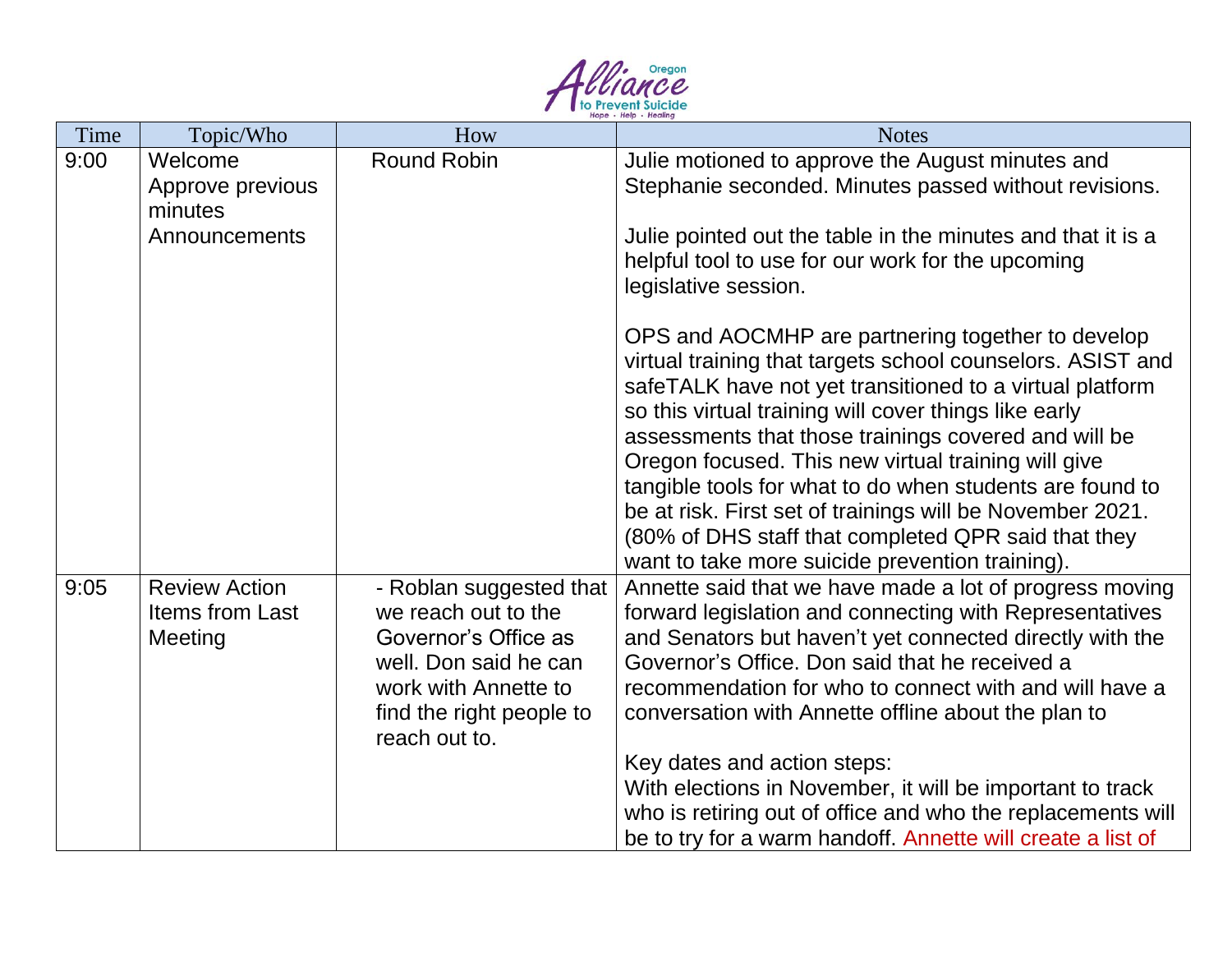

|      |                                           |                                                                                                                                                   | who is transitioning out of office by October 16 <sup>th</sup> for this<br>Committee. This list will also be sent to Keny-Guyer and<br>Salinas for review to make sure we don't miss anyone.                                                                                                                                                                                                                                                                                                                                                                                                                                                                                                                                                                                                                                                                                                                                                                                                                                                                                                                                                                                                                 |
|------|-------------------------------------------|---------------------------------------------------------------------------------------------------------------------------------------------------|--------------------------------------------------------------------------------------------------------------------------------------------------------------------------------------------------------------------------------------------------------------------------------------------------------------------------------------------------------------------------------------------------------------------------------------------------------------------------------------------------------------------------------------------------------------------------------------------------------------------------------------------------------------------------------------------------------------------------------------------------------------------------------------------------------------------------------------------------------------------------------------------------------------------------------------------------------------------------------------------------------------------------------------------------------------------------------------------------------------------------------------------------------------------------------------------------------------|
| 9:25 | Update on<br>Meetings with<br>Legislators | Update group on talks<br>with legislators with<br>group<br>Review schedule for<br>future legislator<br>meetings<br>Discuss plan for next<br>steps | Annette said that she will continue to invite members of<br>this committee to attend future meetings with legislators.<br>Executive members have also joined some for support<br>and to add information as needed.<br>Don shared some takeaways he had from participating in<br>meetings with legislators that included strong support<br>from Rep. Salinas and tips on the best path to take for<br>next steps. Sen. Gelser also expressed strong support for<br>the Alliance and the work that is being done.<br>Julie shared takeaways from the meeting with Rep.<br>Salinas and added the following to what Don said:<br>Salinas invited us to December legislative days.<br>In addition to what was shared above, Stephanie added<br>that the coaching and action steps provided be legislator<br>members is very valuable for how to best move forward.<br>She also said that it may be helpful to review these action<br>items / tips during our November meeting as it will be the<br>last meeting before Legislative Days in December. This<br>will be added to the agenda for that month.<br>Annette shared some highlights with a meeting that we<br>had with Keny-Guyer about HB 3090 / HB 3091. |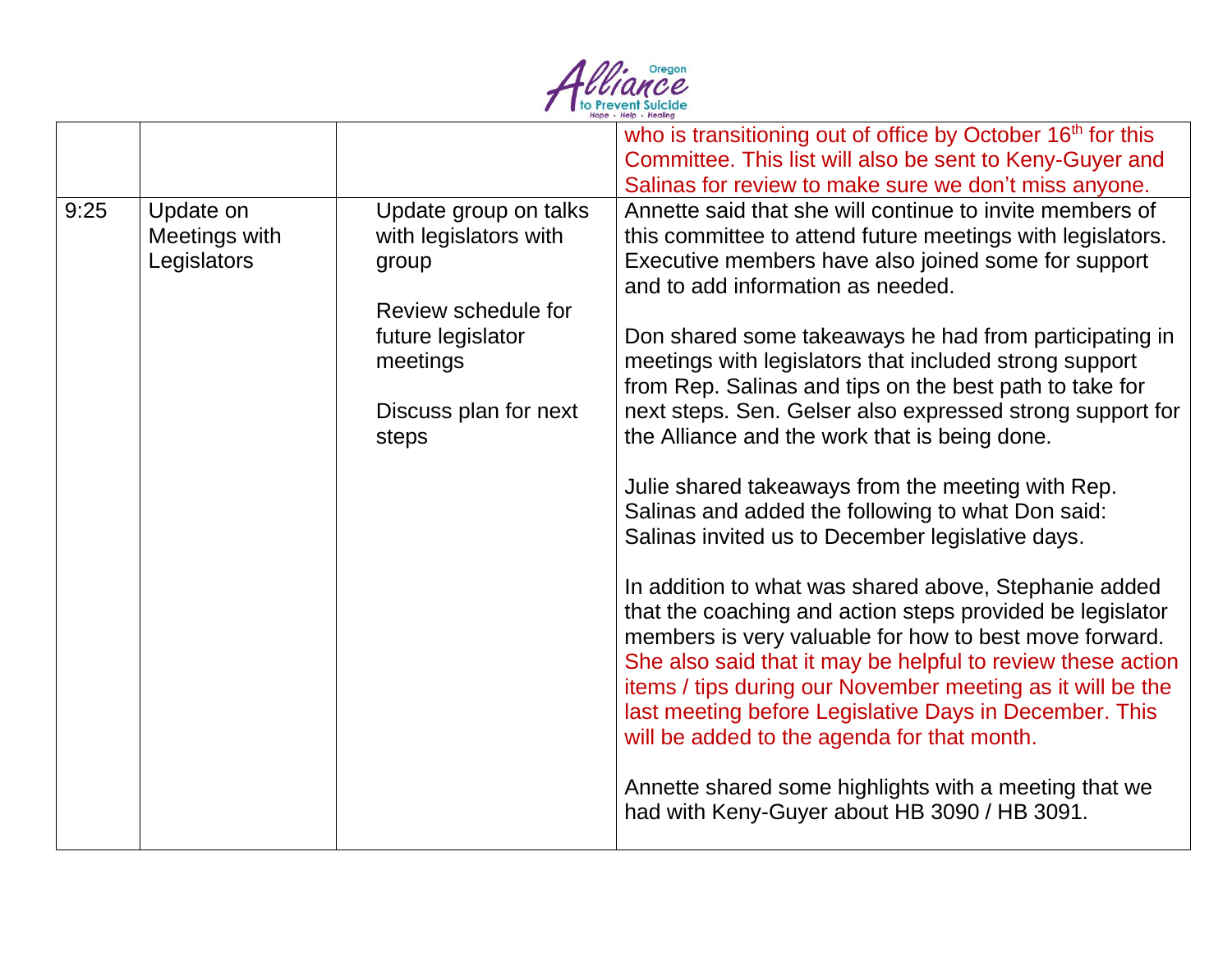

| Annette will send out a list of those we haven't met with<br>yet to this committee.                                                                                                                                                                                                                                                                                                                                                                                                      |
|------------------------------------------------------------------------------------------------------------------------------------------------------------------------------------------------------------------------------------------------------------------------------------------------------------------------------------------------------------------------------------------------------------------------------------------------------------------------------------------|
| Annette asked Jill and Fran if OHA's will provide support<br>for this even though it is not an OHA bill. Jill shared that<br>OHA doesn't take any positions on bills but staff do bill<br>analyses on bills including fiscals. At this time, Jill does<br>not believe that there will be a fiscal attached to the CEU<br>legislation as any cost will be attached to staff time / as<br>part of someone's job description.                                                               |
| Fran manages 17 school based mental health contracts.<br>Each county, the LMHA or CMHP will decide what they<br>will do – contract out with another CMHP or they will put<br>staff into schools to complete the services. Annette asked<br>if Fran would be able to share this legislation with those<br>she knows to see if any are opposed or if people are in<br>support. Jill suggested that Fran check in with Beth<br>Wigam at ODE as well as the School Counselor<br>coordinator. |
| Tanya said that, in regards to MHACBO, there seems to<br>be a split with some saying that it would be a good idea<br>and others saying that they can't add any more<br>requirements to people. Next MHACBO meeting is first<br>Friday in December. Tanya will see if we would be able to<br>present and will report back in November. Tanya<br>suggested sending LC to MHACBO to start the<br>conversation may be helpful. Jill suggested doing a                                        |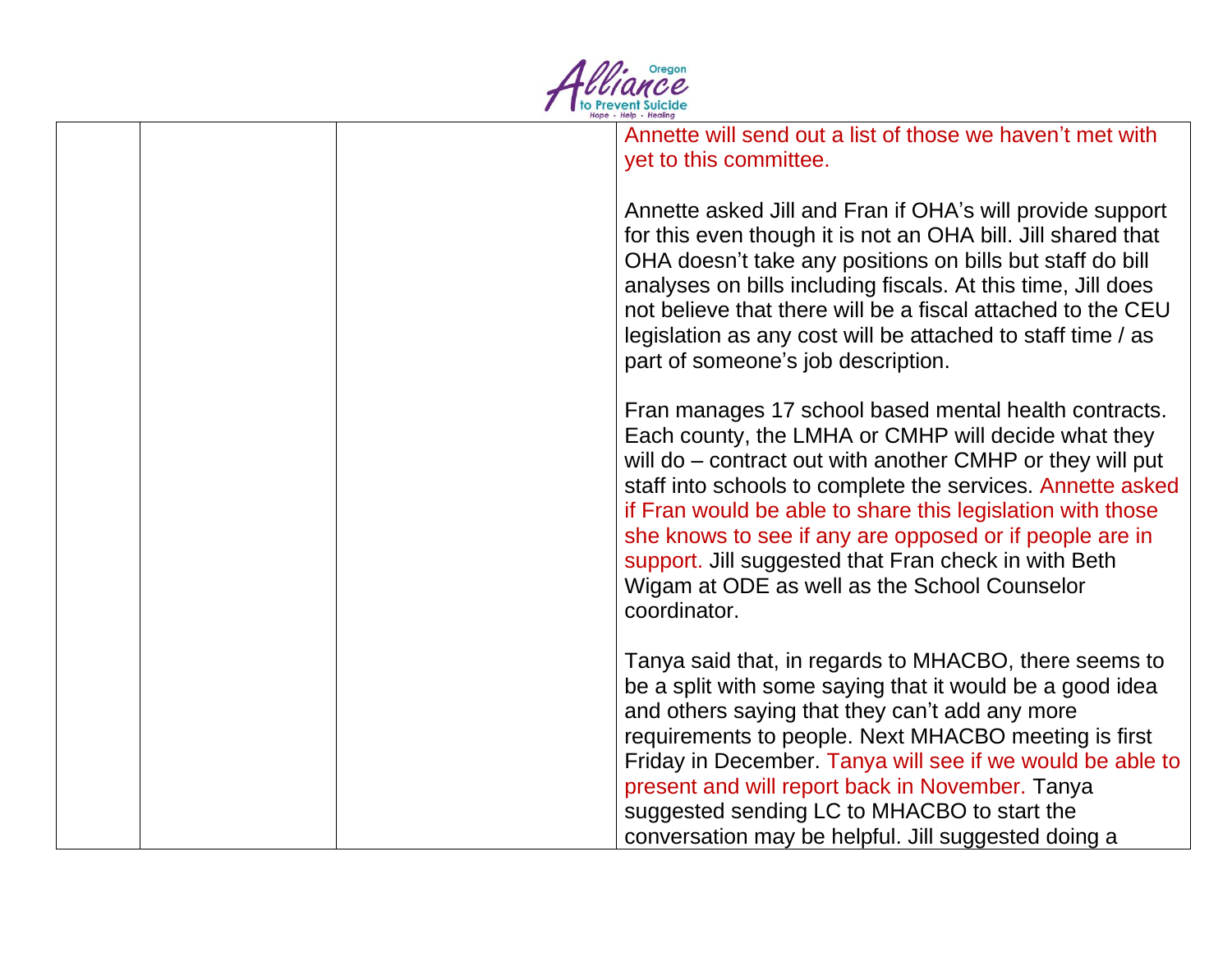

| presentation first and sending the LC after with meeting<br>minutes and the group said this sounded like a good idea.                                                                                                                                                                                                                                                                                                                                                                                                                                                                                                                                                                                                                                                                                                                                                                                                                                                                                                                    |
|------------------------------------------------------------------------------------------------------------------------------------------------------------------------------------------------------------------------------------------------------------------------------------------------------------------------------------------------------------------------------------------------------------------------------------------------------------------------------------------------------------------------------------------------------------------------------------------------------------------------------------------------------------------------------------------------------------------------------------------------------------------------------------------------------------------------------------------------------------------------------------------------------------------------------------------------------------------------------------------------------------------------------------------|
| <b>MHACBO</b> – Mental Health and Addiction Counselor<br>Board Oregon (CADC, QMHP, QMHA, Gambling<br>certification).                                                                                                                                                                                                                                                                                                                                                                                                                                                                                                                                                                                                                                                                                                                                                                                                                                                                                                                     |
| Annette received the following questions from the person<br>writing the legislative concept:<br>- I can't include the Mental Health and Addiction<br>Counselor Certification Board of Oregon because it isn't a<br>state agency so it doesn't make rules or have<br>authorization authority over any professionals in the same<br>way that say, the Oregon State Board of Nursing does.<br>- The Traditional Health Workers Commission (ORS<br>413.600) is included as a "board." The commission is<br>composed of professionals largely described in ORS<br>414.025 in addition to other professionals regulated by<br>other boards. The professionals listed in ORS 413.600<br>$(2)(a)$ are not included in the list of professionals who<br>would be subject to the requirements of this draft but<br>were included in HB 2813 (2019).<br>- Should I remove the commission or alternatively include<br>those professionals?<br>Annette asked folks in the group to follow-up about these<br>questions and she will talk with Cherryl. |
|                                                                                                                                                                                                                                                                                                                                                                                                                                                                                                                                                                                                                                                                                                                                                                                                                                                                                                                                                                                                                                          |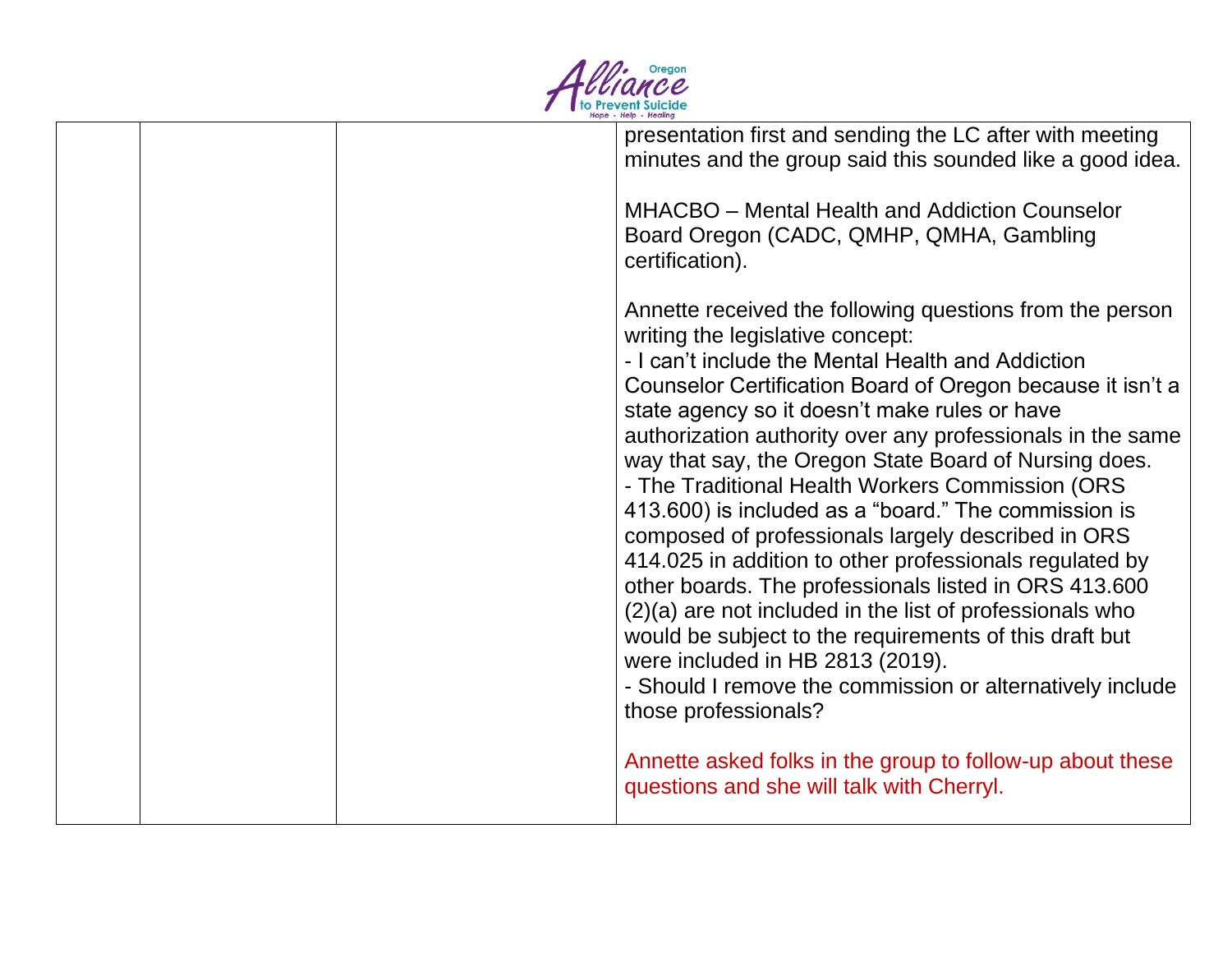

|      |                                   |                                                                                                                                                                                                                                                                    | Tanya thinks this may be because MHACBO isn't a<br>mandate as they can go through different certification.<br>She will ask Eric to respond to these questions.<br>Stephanie requested that the group receive an email with<br>follow-up that we learn.                                                                                                                                                                                                                                                                                                                                                                                                                                                                                                                                                                                                                                                                                                                                                                                                                                                                                                                                                        |
|------|-----------------------------------|--------------------------------------------------------------------------------------------------------------------------------------------------------------------------------------------------------------------------------------------------------------------|---------------------------------------------------------------------------------------------------------------------------------------------------------------------------------------------------------------------------------------------------------------------------------------------------------------------------------------------------------------------------------------------------------------------------------------------------------------------------------------------------------------------------------------------------------------------------------------------------------------------------------------------------------------------------------------------------------------------------------------------------------------------------------------------------------------------------------------------------------------------------------------------------------------------------------------------------------------------------------------------------------------------------------------------------------------------------------------------------------------------------------------------------------------------------------------------------------------|
| 9:40 | Guidance for next<br><b>YSIPP</b> | Discuss the following:<br>Key informants<br><b>Specific questions</b><br>related to workforce<br>training to be<br>addressed<br>Areas of YSIPP to<br>continue, stop, or<br>begin (Refer to<br>attached YSIPP and<br><b>SMART Goals listed</b><br>at end of agenda) | -Request OHA to complete an Analysis of what<br>Washington state is doing for required Suicide Prevention<br>training (what is listed in the YSIPP)<br>Stephanie asked for clarification – are we wanting to see<br>how they accomplished passing CEU legislation, like a<br>step-by-step?<br>Annette said that and also an analysis on how they have<br>sustained this effort. They have a university department<br>that is completely overseeing this.<br>Jill said that she will look through reports and<br>documentation to see if it was done before her. She also<br>said that she remembers this committee wanting to know<br>if they have a way of knowing whether its having an<br>impact on suicide – is it having an impact on behaviors,<br>referral rates, etc. Annette will send Jill names for who to<br>connect with in Washington as she thinks it would be<br>better coming from OHA.<br>-Idea for December Quarterly meeting - ask for a<br>presentation from either someone in Washington state or<br>OHA on the above report request (if the quarterly meeting<br>does not work, potentially have this presentation for a<br><b>Regional Suicide Prevention Coalition Webinar. This</b> |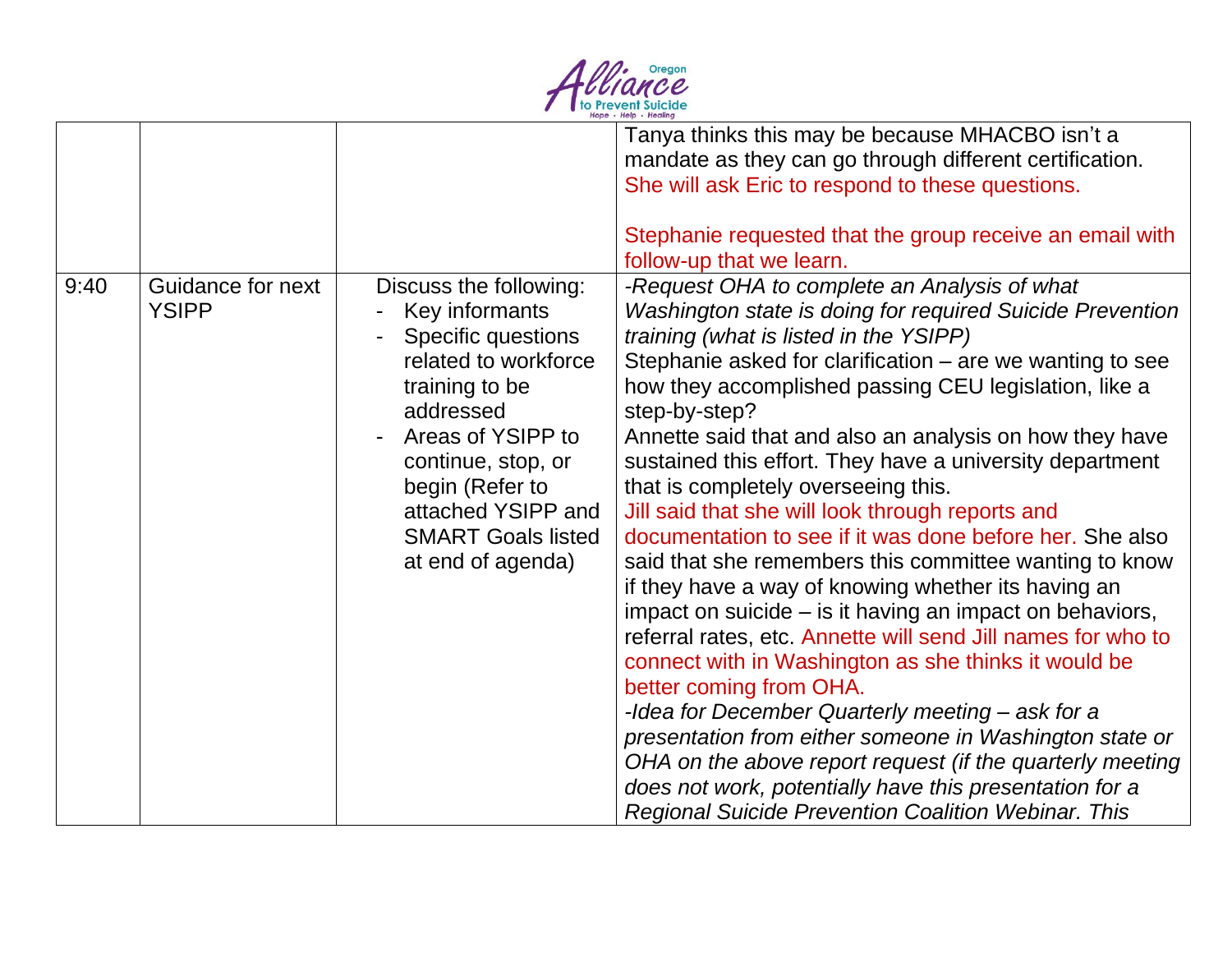

|       |                                                       |                                                                                                                                                                                                | would allow us to open the presentation up to a larger<br>group like OCUSP)<br>This was not discussed during the meeting. We may be<br>able to talk more about this in the November committee<br>meeting after Jill provides an update on any contacts she<br>was able to make.<br>-Kaliq from U of O will be joining chair planning meetings<br>to talk with them about joining an upcoming committee<br>meeting to review YSIPP input.                                                                                                                               |
|-------|-------------------------------------------------------|------------------------------------------------------------------------------------------------------------------------------------------------------------------------------------------------|------------------------------------------------------------------------------------------------------------------------------------------------------------------------------------------------------------------------------------------------------------------------------------------------------------------------------------------------------------------------------------------------------------------------------------------------------------------------------------------------------------------------------------------------------------------------|
| 9:45  | Legislative Days<br>Presentation<br><b>Discussion</b> | Line up of speakers and<br>topics to discuss<br>(Ideas: Ryan from AFSP)<br>with National<br>perspective, Don with<br>why this is important,<br>someone with<br>experience with a<br>therapist) | Annette will send an email to the group about this.                                                                                                                                                                                                                                                                                                                                                                                                                                                                                                                    |
| 10:00 | Adjourn                                               |                                                                                                                                                                                                | Annette has a request for this committee to review the<br>SMART Goals and provide feedback as this will guide our<br>work for the next year.<br>She also let this group know that there will most likely be<br>new members to this committee the next time we meet.<br>Annette will be offering orientations to new members and<br>encouraged people to attend. She pointed out that we<br>don't have a youth member on the committee right now<br>and this is something we should look at. Jenn will reach<br>out to youth YYEA members to see if any are interested. |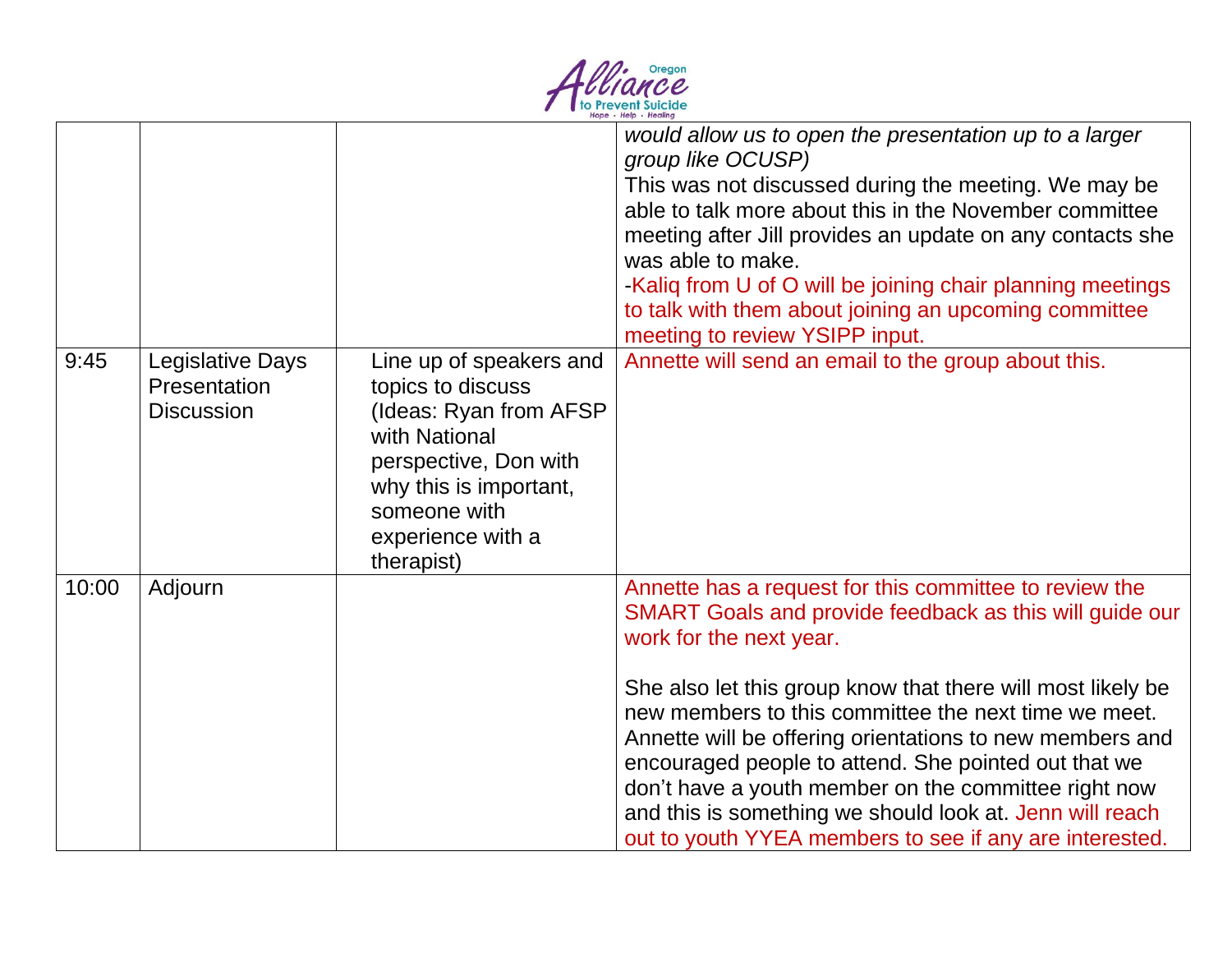

# **Attachment 1**

| <b>Key Legislative Dates</b>           |                                          |                                              |  |  |  |  |
|----------------------------------------|------------------------------------------|----------------------------------------------|--|--|--|--|
| <b>Date</b>                            | <b>Legislative Activity</b>              | <b>Alliance Action Needed</b>                |  |  |  |  |
| Wed. Sept 23, 2020                     | <b>Revenue Forecast</b>                  |                                              |  |  |  |  |
| Friday Sept. 25, 2020                  | <b>LC Deadline</b>                       | Submitted LC sponsored by Rep. Salinas       |  |  |  |  |
| Tuesday Nov. 3, 2020                   | <b>Election Day</b>                      |                                              |  |  |  |  |
| Wed. Nov. 18, 2020                     | <b>Revenue Forecast</b>                  | Review                                       |  |  |  |  |
| Monday Dec 7, 2020                     | Leg Counsel Returns Measures             | <b>Review LC</b>                             |  |  |  |  |
| Monday Dec 7 - Wed Dec. 9              | Legislative Committee Days               | *Presentation on CEU LC                      |  |  |  |  |
|                                        |                                          | *Possible 3090 Follow Up                     |  |  |  |  |
| <b>Monday Dec 21, 2020</b>             | Final deadline to file bills with Chief  |                                              |  |  |  |  |
|                                        | Clerk of Secretary of Senate             |                                              |  |  |  |  |
| Monday Jan. $11$ – Friday Jan 15, 2021 | Legislative Organizational Days-New      | <b>Track assignments to House Behavioral</b> |  |  |  |  |
|                                        | Members sworn in, committee              | Health, Education, Health Care, Human        |  |  |  |  |
|                                        | assignments made                         | Services and Senate Health Care,             |  |  |  |  |
|                                        |                                          | <b>Human Services Education</b>              |  |  |  |  |
| Tuesday Jan. 19 - June 28, 2021        | Legislative Session 2021 (specific dates |                                              |  |  |  |  |
|                                        | to follow for committees as they are     |                                              |  |  |  |  |
|                                        | assigned)                                |                                              |  |  |  |  |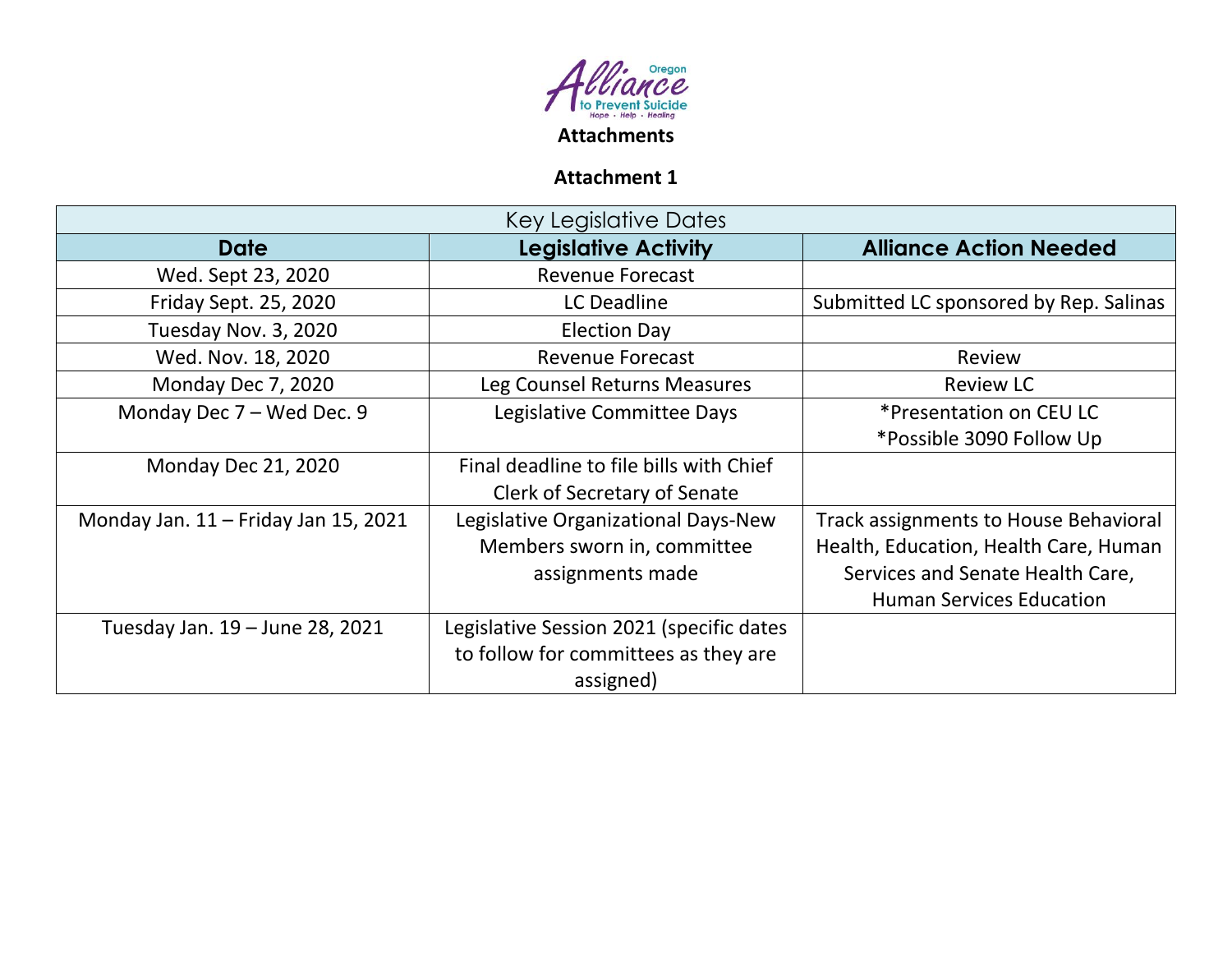



Figure 3. Percentage of licensees reporting completion of continued education in suicide assessment, treatment or management by licensing board.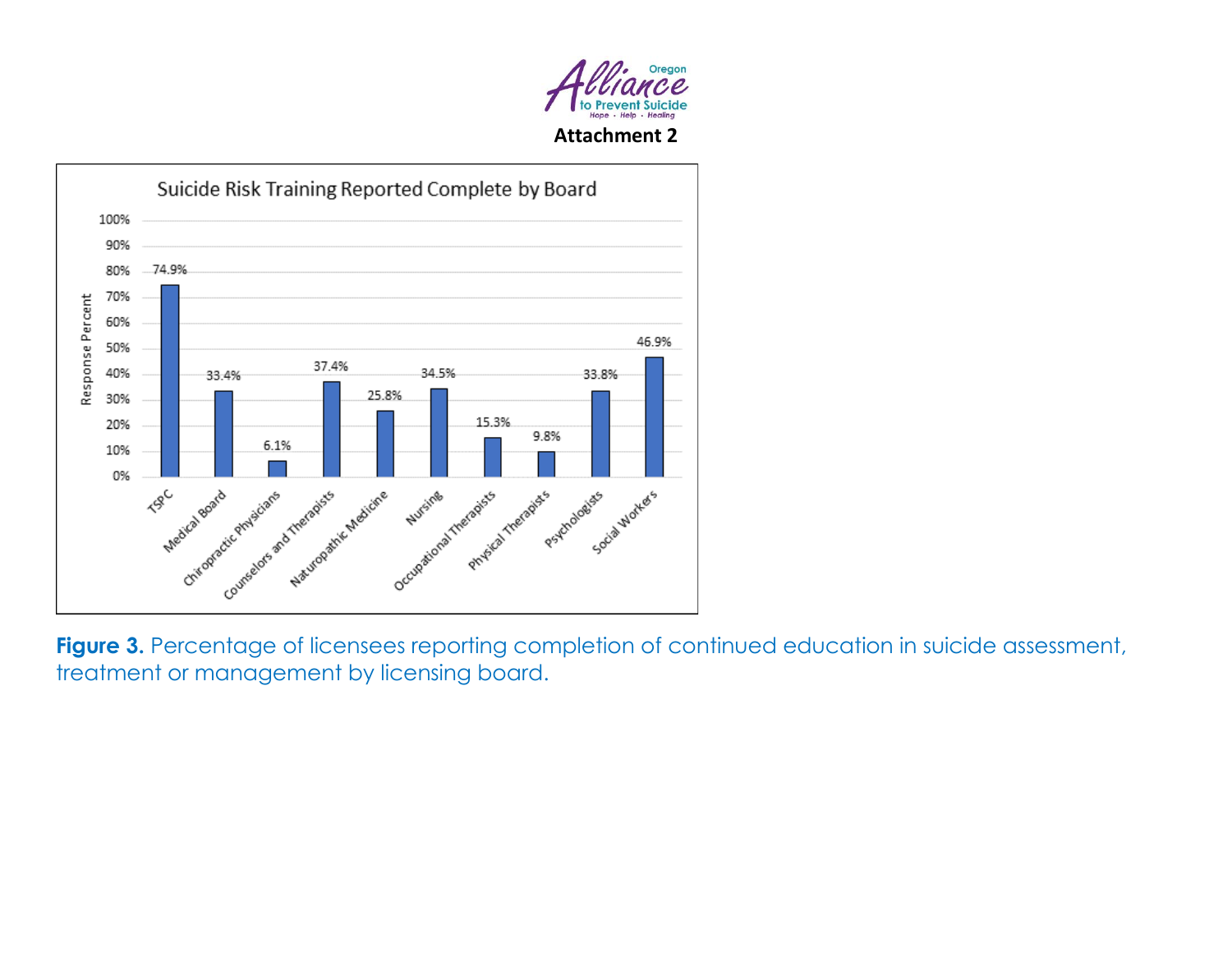

### **NEW SMART GOAL FOR COMMITTEE**

STRATEGIC PRIORITY: 2021 Legislation to require BH workforce to take SP related CEUs

| <b>STATUS</b>                    | <b>YSIPP</b><br>Objective* | <b>DEADLINE</b>                                | TASK # | <b>ACTION STEP</b>                                                                                                                          |
|----------------------------------|----------------------------|------------------------------------------------|--------|---------------------------------------------------------------------------------------------------------------------------------------------|
| In Progress - On<br><b>Track</b> | 6.2                        | 01.15.21                                       | Task 1 | Meet with key behavioral health providers,<br>representatives of licensing boards s to gain support<br>for legislation and address concerns |
| In Progress - On<br><b>Track</b> | 6.2                        | Ongoing through<br>legislative session         | Task 2 | Meet with legislators to gain support for<br>workforce LC submitted by Alliance and sponsored<br>by Rep. Salinas                            |
| In Progress - On<br><b>Track</b> | 6.2                        | 1.15.2020                                      | Task 3 | Work with legislative counsel on updating LC for<br>final proposed bill after presentation at Legislative<br>Days                           |
| <b>Not Started</b>               | 6.2                        | Ongoing through<br>2021 Legislative<br>session | Task 4 | Introduce bill and testify at appropriate<br>committees                                                                                     |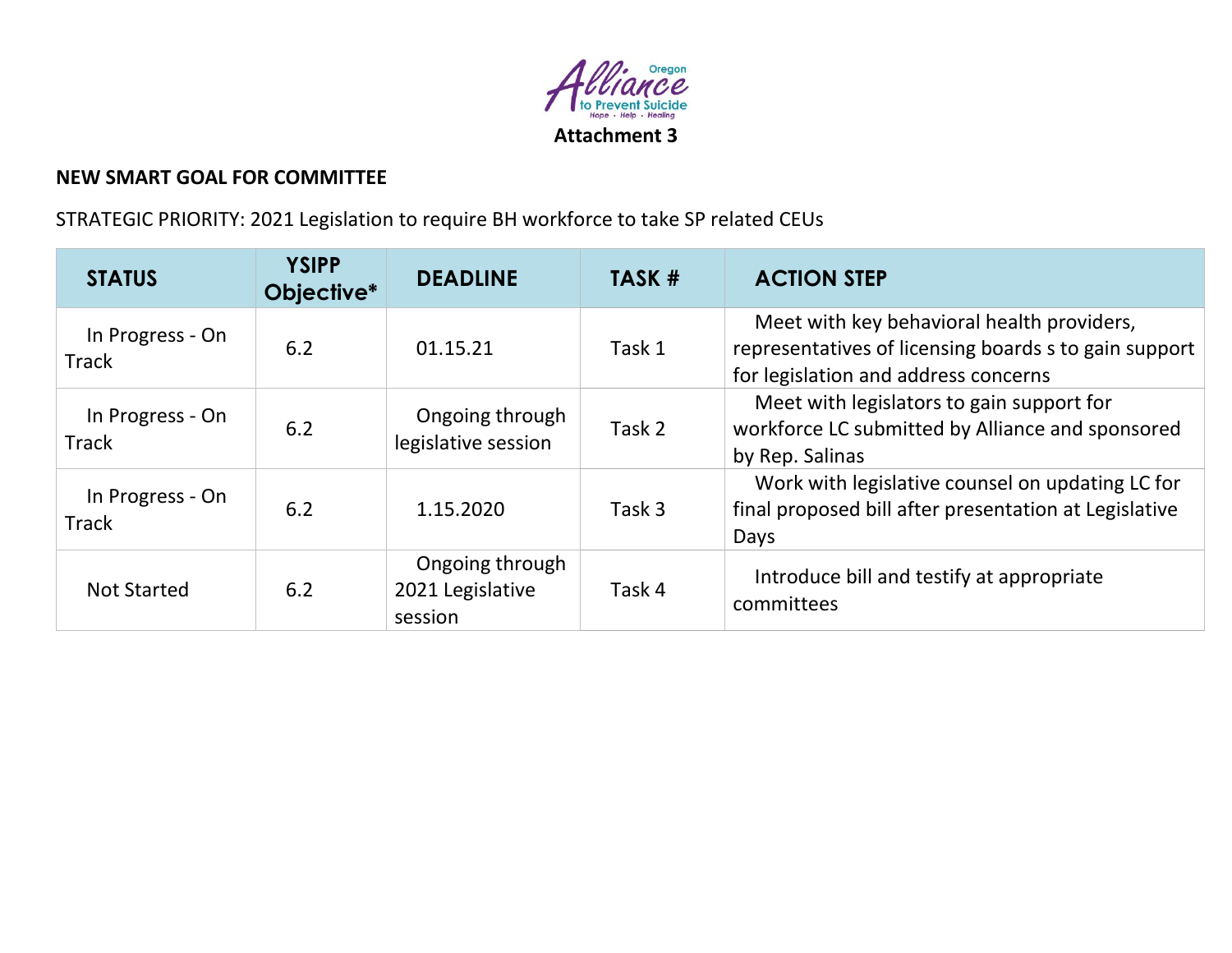

#### **PREVIOUS SMART GOALS FOR COMMITTEE**

**YSIPP Objective:** Objective 6.2Provide training to mental health and substance abuse providers on recognition, assessment and management of at-risk behavior, and the delivery of effective clinical care for those with suicide risk. (See also Objective 6.2c re requiring training)

**Strategic Priority:** By the end of June 2021, get legislation passed requiring the behavioral health workforce to take continuing education units on suicide assessment, intervention and management.

| <b>STATUS</b> | <b>YSIPP</b><br>Objective* | <b>DEADLINE</b>       | TASK # | <b>ACTION STEP</b>                                                                                                            |
|---------------|----------------------------|-----------------------|--------|-------------------------------------------------------------------------------------------------------------------------------|
|               | 6.2                        | January 1,<br>2020    | Task 1 | Review legislative concept submitted in 2019 session<br>and revise if necessary                                               |
|               | 6.2                        | September<br>30, 2020 | Task 2 | Meet with key behavioral health providers and their<br>organizations to gain support for legislation and address<br>concerns. |
|               | 6.2                        | June 30,<br>2020      | Task 3 | Meet with legislators (starting with Alliance members)<br>to present the concept and find sponsor(s) for the bill             |
|               | 6.2                        | September<br>30, 2020 | Task 4 | Work with legislative counsel on drafting the bill                                                                            |
|               | 6.2                        | February 1,<br>2021   | Task 5 | Bill introduced.                                                                                                              |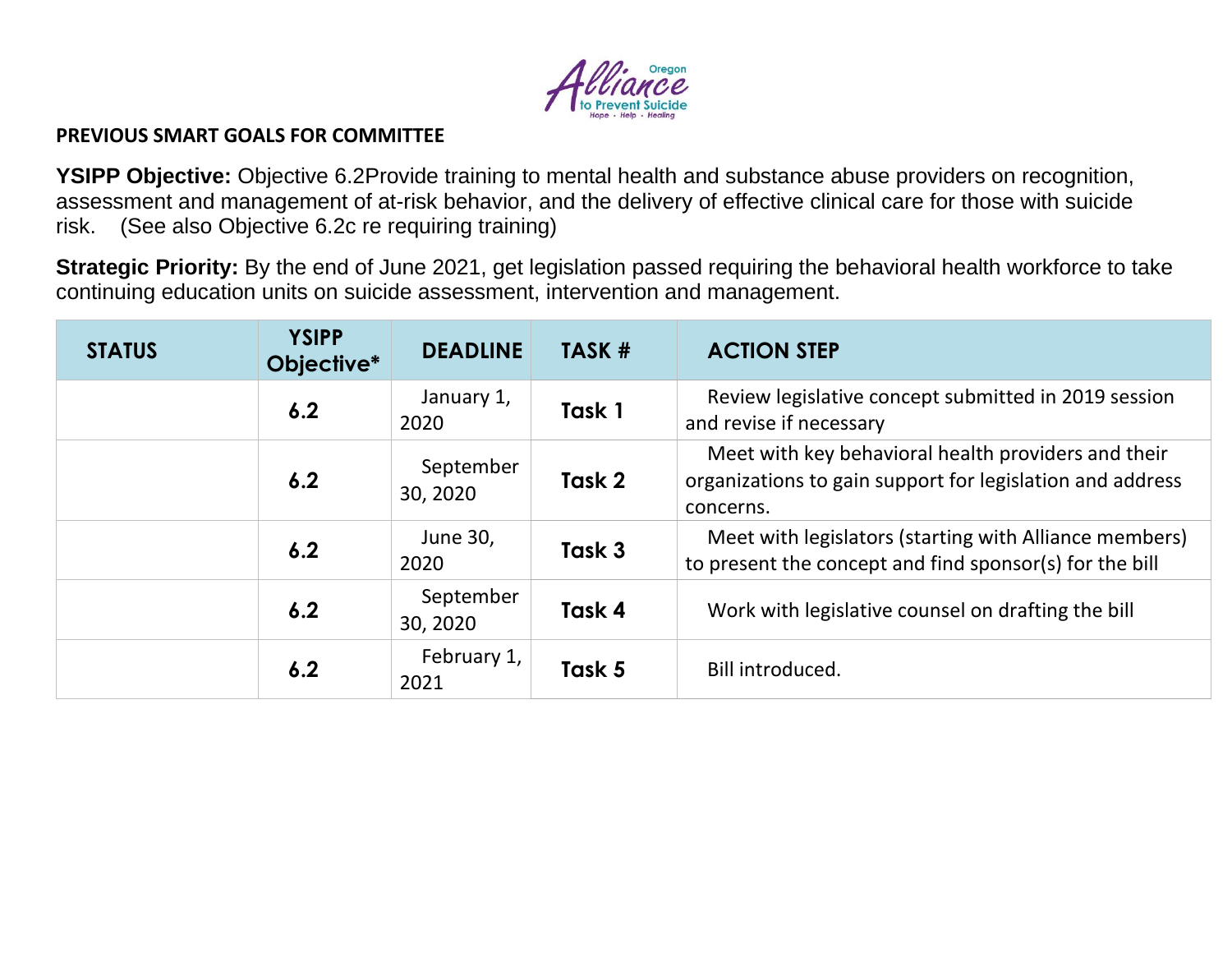

**YSIPP Objective:** 2.1 a Develop, implement and evaluate communication efforts designed to prevent suicide by changing knowledge, attitude and behaviors. And Objective 4.2 Encourage community-based setting to implement effective programs and provide education to promote wellness and prevent suicide.

**Strategic Priority:** Develop resource papers and case studies as a resource to employers (especially employers of youth in higher risk industries) to use in developing workforce suicide prevention training.

| <b>STATUS</b> | <b>YSIPP</b><br>Objective* | <b>DEADLINE</b>      | TASK # | <b>ACTION STEP</b>                                                                                             |
|---------------|----------------------------|----------------------|--------|----------------------------------------------------------------------------------------------------------------|
| Complete      | 2.1 & 4.2                  | Sept. 30,<br>2019    | Task 1 | Research and write the papers                                                                                  |
| Complete      | 2.1 & 4.2                  | November<br>15, 2019 | Task 2 | Post papers on the Alliance website                                                                            |
|               | 2.1 & 4.2                  | June 30,<br>2020     | Task 3 | Disseminate as resource to regional coalitions                                                                 |
|               | 2.1 & 4.2                  | June 30,<br>2020     | Task 4 | Share with employers in industries that employ<br>young people and are known to be higher risk for<br>suicide. |
|               | 2.1 & 4.2                  | June 30,<br>2020     | Task 5 | Share with employers in industries that employ<br>young people and are known to be higher risk for<br>suicide. |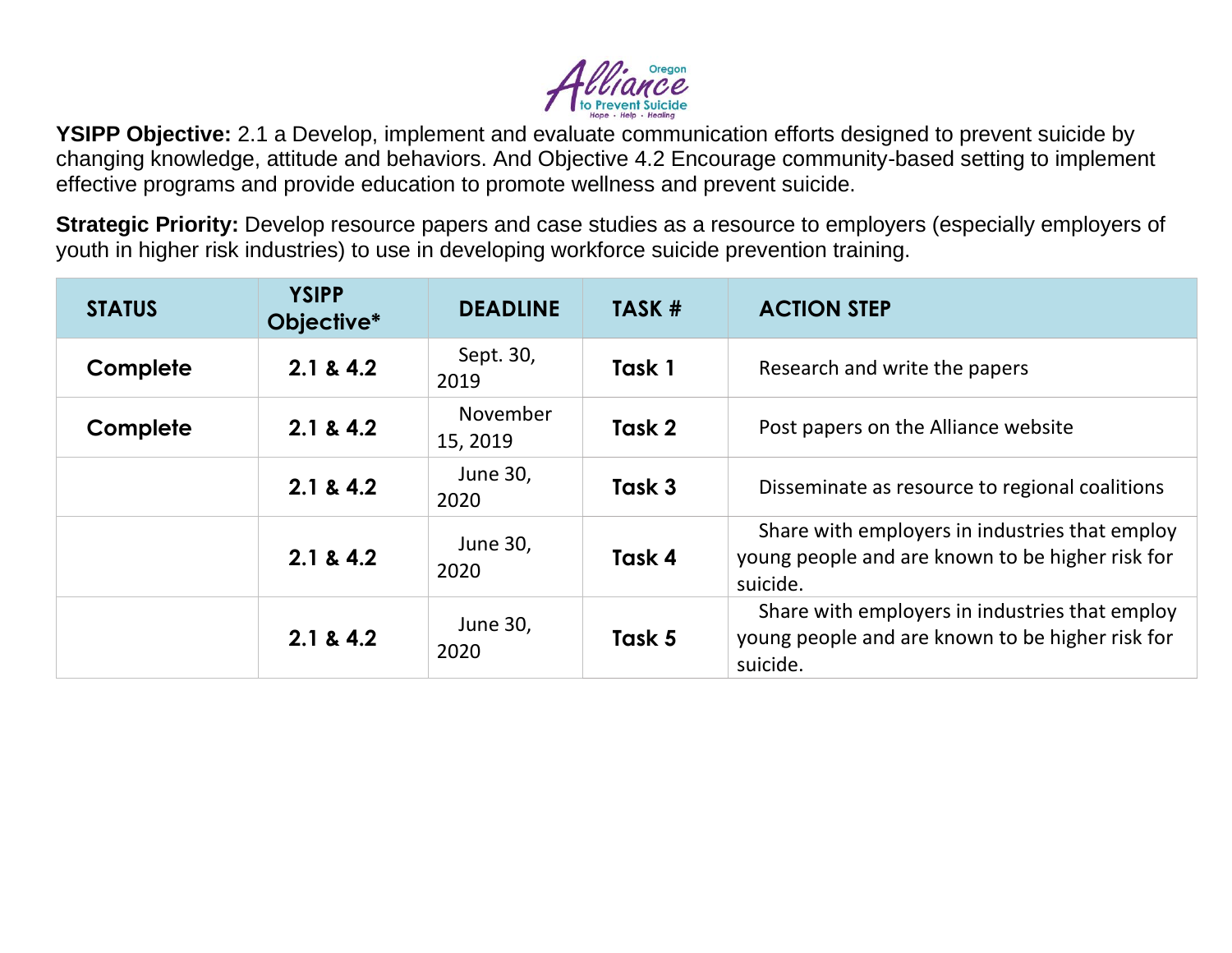

| <b>SMART Goals Discussion</b>                                                                                                                                                   |                                                                                                                                                                                                                                          |
|---------------------------------------------------------------------------------------------------------------------------------------------------------------------------------|------------------------------------------------------------------------------------------------------------------------------------------------------------------------------------------------------------------------------------------|
| <b>Previous Meeting Action Items:</b><br>Annette suggested that someone from U of O Lab<br>could come to the next Workforce Committee to<br>report on the above SB 48 Document. | Think about next fiscal year of work – do we want broad<br>goals (entire workforce) or something different? Focus<br>on getting CEU legislation through and then building up<br>the infrastructure for it to be effectively implemented? |
| <b>Legislative Concept</b>                                                                                                                                                      | Think about what our most specific and effective space<br>is for us to be moving in. How do we focus our work in                                                                                                                         |
| Getting sponsors                                                                                                                                                                | the coming year?                                                                                                                                                                                                                         |
| Create a standard email to have on hand for<br>legislators                                                                                                                      | Don and Sarah would be happy to work on a legislative<br>concept that would talk about the infrastructure needed<br>to support the CEU concept. This is seen as a follow-up                                                              |
| Next Steps: Review S-PPIP document with this<br>Committee & Executive Committee with a 24-hour                                                                                  | to the actual CEU legislation.                                                                                                                                                                                                           |
| timeline (what's missing), etc. Insert comments for<br>recommendations.                                                                                                         | Stephanie encourages us to not put pressure on our<br>group to make sure people are completing the trainings.<br>Listen to the ones in the workforce to see what their                                                                   |
| Figure out who to reach out to. Poll our own Alliance<br>members for connections and do an informational /                                                                      | concerns are.                                                                                                                                                                                                                            |
| listening session about what they see as their needs.                                                                                                                           | Julie said it is also important to reach out to the groups<br>that opposed the bill last time and connect with them to                                                                                                                   |
| Annette reach out to legislators to keep that thread<br>going. Put an ask out to see if this is a passion area for                                                              | see why and have conversations with them. It is also<br>important to connect with the ones who supported us to                                                                                                                           |
| people from business sectors to join committee.                                                                                                                                 | let them know we are going for this legislation again.                                                                                                                                                                                   |
|                                                                                                                                                                                 | Jill said she has learned from Washington who is 3-<br>years ahead of us in this process so we can look to                                                                                                                               |
|                                                                                                                                                                                 | them to see what has worked and what hasn't. Annette                                                                                                                                                                                     |